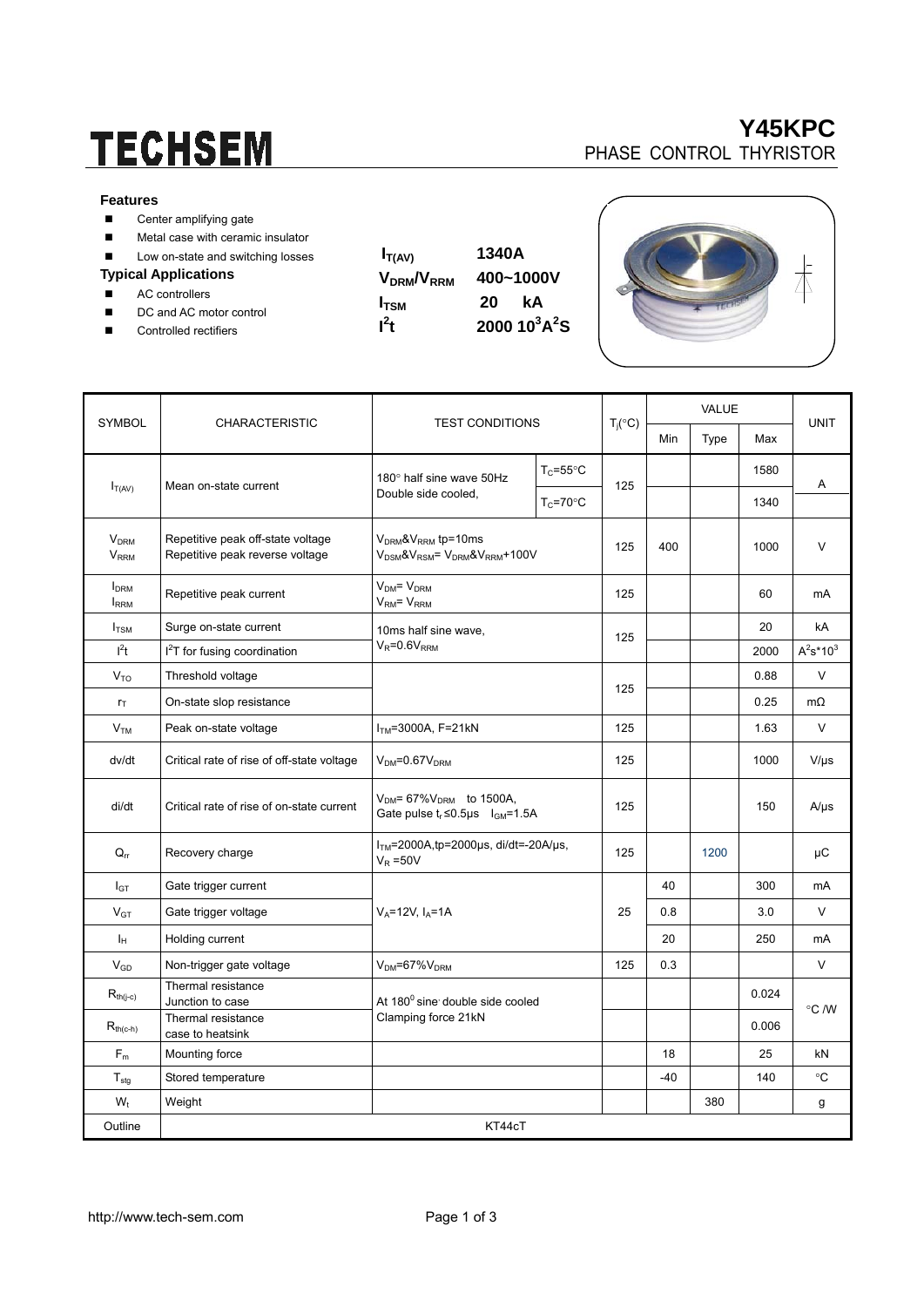## **TECHSEM**

## Y45KPC